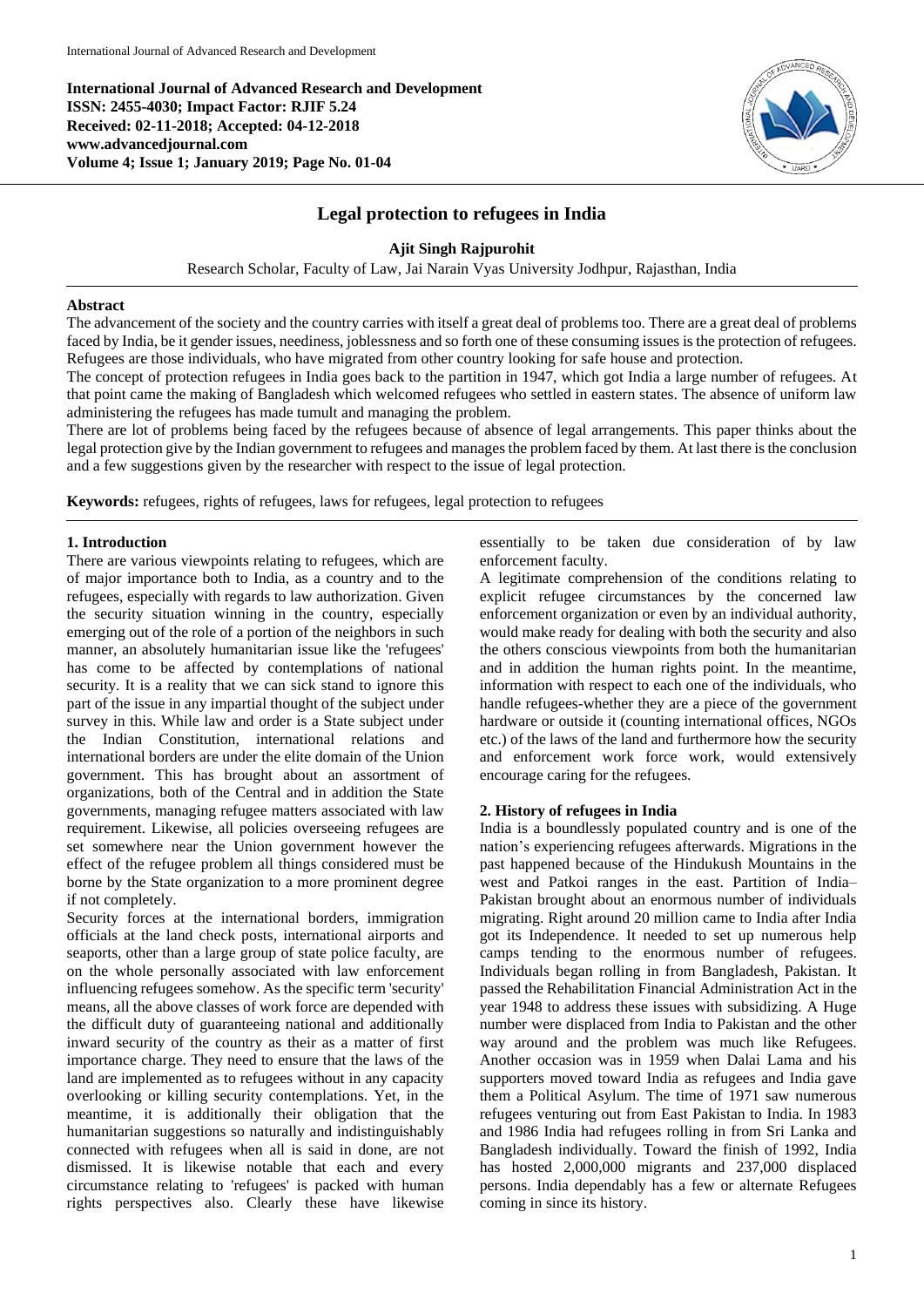#### **3. Problems faced by refugees**

Refugees, who required up in various refugee camps or distinctive nations faced any problems with their life. They are liable to cruel living conditions. They have constrained assets, live in tents, have restricted nourishment, water, garments and so on. They live without satisfactory sanctuary and face numerous challenges. The individuals who don't join refugee camps and join nations, regularly confront unforeseen hardships, they likewise confront social, dialect problems. The refugee kids are the ones confronting the a large portion of the problems. They think that its difficult to proceed with schooling and neglect to comprehend and adapt up. Most refugees take up a few or the other work in the country they are living and are misused by the spotters. They feel hazardous in their country, on account of which they go to the new place, however feel miserable and perilous here also. Diverse nations have distinctive arrangement of standards dealing with refugees; a few nations concede citizenship in less number of years than the other. The advantages of being a refugee in one country are not quite the same as the other. They confront segregation, financial challenges, and are mentally influenced.

## **4. Human rights of refugees in India**

Swinging to human rights of refugees in India one is ponder struck by the fact that India has neither acquiesced to the 1951 Refugee Convention nor enacted any enactment for the protection of refugees, in spite of the fact that it has dependably been willing to host the persuasively displaced persons from different nations without receiving legalistic ways to deal with the refugees issues. All persons who escape their countries have constantly been given shelter, regardless of the reasons of their flight. Taking a more extensive perspective of the concept of 'refugees' which to some degree looks like the one found in the 1969 OAU Convention, instead of the restricted definition gave in 1951 Refugee Convention, the Government of India perceives Tibetans, Chakmas, Sri Lankan Tamils and Afghans and a large number of individuals of different nationalities from Iran, Iraq, Somalia, Sudan and Myanmar as refugees. Anyway 20,000 refugees are not perceived as refugees but rather outside nationals briefly living in India. These persons are helped by the UNHCR and gave international protection and help under its order. Its policies are unfair and biased, even to members of a similar gathering. In this manner it allowed considerably less help to the Tibetan refugees landing after 1980 than to the Tibetans who touched base here preceding 1980.

Without promotion to the Refugee Convention by India and any national enactment on protection of refugee the legal status of people perceived as refugees by the Government of India isn't clear. Likewise not clear is the connection between refugee status conceded by the Government and relating laws governing the passage and remain of foreigners (i.e. Foreigners Act, 1946).

#### **5. Legal protection to refugees in India**

India is where there are numerous refugee groups from various nations, significantly from its neighboring nations. India has pursued impromptu policies about refugee settlements since its independence. There are countless in India because of its geographic area, religious society, immense culture. Right now, Rohingya refugees are a noteworthy worry to India. There are various angles relating

to refugees, which are of major importance both to India, as a country and to the refugees, especially with regards to law usage. UNHRC and HNRC are the groups of Human Rights of the UN and India separately. Significant Refugee issue in India was a direct result of the India-Pakistan partition of 1947, when there were millions of populace trades between these recently shaped nations. Some real Refugee groups in India are from Iran, Tibet, Bangladesh, Pakistan, Afghanistan, Sri Lanka, Myanmar.

The India has the Refugee and Asylum (Protection) Bill of 2009, no unequivocal enactment with respect to Refugees is accessible in India yet the fundamental enactment that bolsters is the Foreigners Act of 1946, which on the distinction of Alien and Refugee make further mistreatment of the Refugee. The laws related to refugees are:

- Citizenship Act, 1955
- Extradition Act, 1962
- Foreigners Act, 1946
- Illegal Migrant (Determination by Tribunals) Act, 1983
- India Penal Code Act, 1860
- **Passport (Entry into India) Act, 1920**
- Passport Act, 1967
- Protection of Human Rights Act, 1993
- Registration of Foreigners Act, 1939

Refugees are accepted under the term 'alien' in India. The term shows up in Constitution of India ( 22), Section 83 of the Indian Civil Procedure Code, Section 3(2)(b) of the Indian Citizenship Act, 1955, and in addition some different statutes. The vast majority of the acts bring on additional entanglements to the refugees. The Foreigners Act, 1946 give the authorities capacity to arrest or keep any foreigner on negligible doubt for non-consistence. The present laws in India are not adequate so as to ensure refugees and need an a lot more noteworthy law for the protection of refugees. As indicated by the Principle of Non-Refoulment, no country will oust, remove or strongly restore the refugee back to his unique region without wanting to or if there is a sensible danger to his life, freedom and freedom.

Judiciary assumes an imperative role in ensuring refugees, numerous cases gave milestone judgements with respect to refugees. The judiciary has made it simple with the concepts of Social Action Litigation and Public Interest Litigation.

## **6. The role of UNCHR and NHRC in India**

UNHCR in India is taking an interest actively as the quantity of cases with respect to refugees is expanding step by step. In the event that some refugee returns to his country in the wake of being a refugee in India, UNHCR watches if the individual is returning intentionally. It plays out the capacity of assurance of refugee alongside giving assets to them. UNHCR got included since the issue of Tibetan refugees and the Bangladesh emergency in 1971. The Delhi office of the UNHCR attempts to enable refugees to wind up independent with help and pay producing activates with the assistance of NGO's. The principle role of UNHCR in India is to ensure that the refugees are not compelled to return to their country from which they have fled until the point that the issue rests in their country.

NHRC i.e., National Human Rights Commission in 1994, offered bearings to Tamil Nadu Government to give medical help to Sri Lankan refugees. In 1995, it filed a PIL on Arunachal Pradesh Government with respect to the government not supporting Chakmas, and got the decision of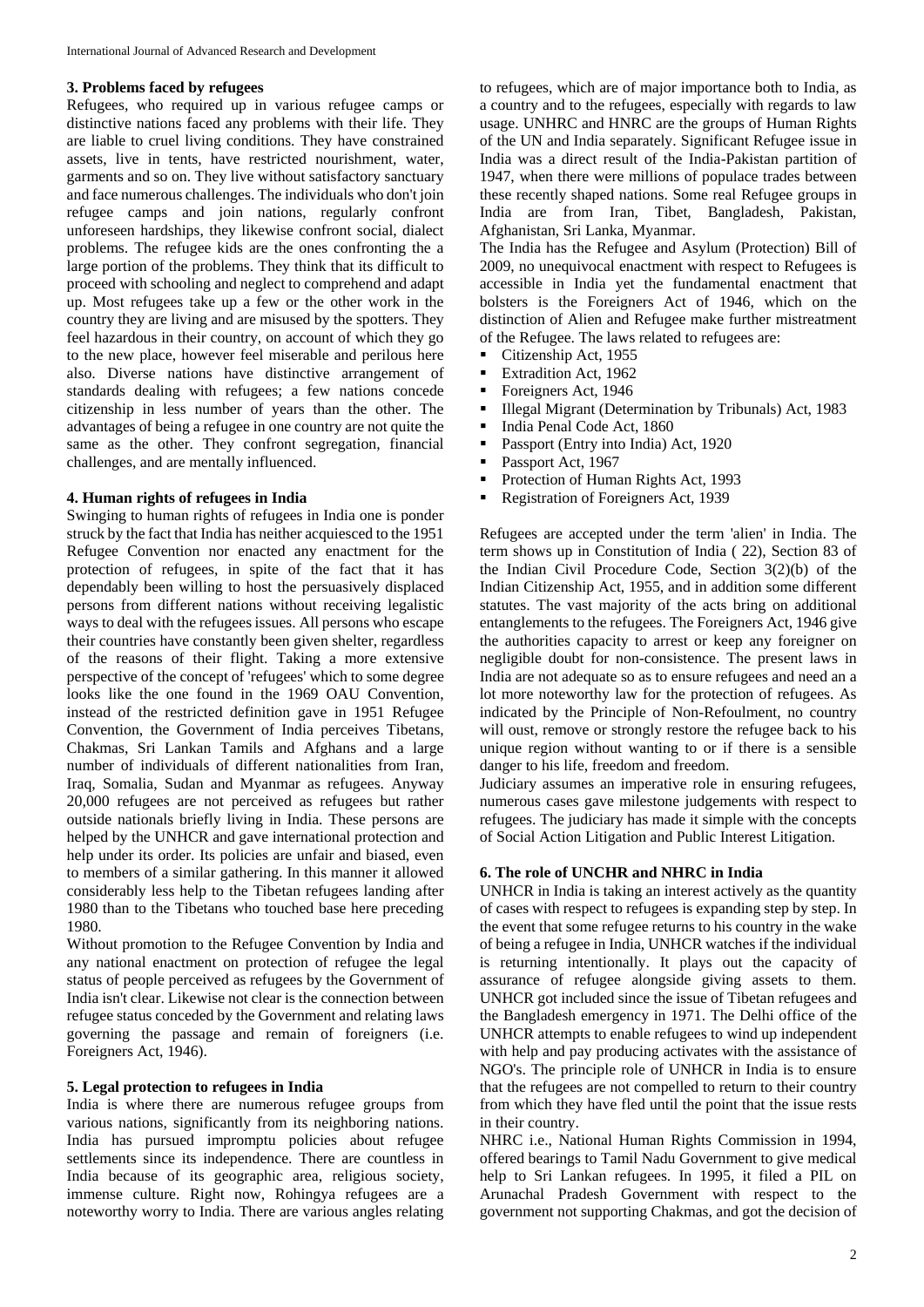the court ordering the government to give vital help to the group. It gets associated with all the refugee issues in India and gives a few or the other help required.

# **7. Interplay of human rights law, refugee law, and humanitarian law**

Both Refugee Law and Human Rights law frequently coincide and cover each other in a few fields. International Humanitarian Law and Human Rights law being the unmistakable branches of law cover too, as one manages the protection or an individual from oppressive power and the other one manages the lead of gatherings to an armed conflict. On account of protection of the individual in the power of involved with the conflict both Humanitarian Law and Human Rights Law strengthen each other commonly. Humanitarian Law manages the conflicts and keeping in mind that Refugee Law manages the general population that escape because of the conflicts. They both go connected at the hip because of that. Going to the Interplay of Human Rights Law and Refugee Law, them two portray the Principle of Non-Refoulment which restrict strong repatriation. All in all none of the Laws work autonomously however run inseparably with one another. A portion of the principles or thoughts are borrowed or received from one another too.

Refugee law and Human Rights law are complimentary existing together and covering with one another as their fundamental point is to protect the life, respect and freedom of every person and there is no exemption to this cardinal principle. Article 21 of the Constitution focuses around protection of human rights of all people including non residents. The significance given to human rights by India decides the personal satisfaction of its refugees since we have not approved the Convention. The Principle of Non-Refoulement which restricts powerful repatriation is portrayed under both refugee and human rights law. A solid human rights system in the host country figures out what arrangements will be offered amid refugee emergency; it administers how well or unwell the refugees will be dealt with and what sort of rights will they get.

Humanitarian Law manages conflicts and Refugee law manages individuals escaping from conflicts. As it were, refugee law comes into picture to protect the upset amid armed conflicts in view of the unpredictable murdering and devastation of property of civilians. These individuals must choose the option to escape out of dread or oppression since they never again appreciate protection from the parent govt. In this way, both IHL and refugee law work connected at the hip. It very well may be sensibly presumed that every one of the three laws there are appropriate between conditionally and there are no water-tight compartments. A lion's share of the laws, principles and rules are "borrowed" from one another.

# **8. Need for national refugee law in India**

The Indian legal framework has no uniform law to manage its tremendous refugee populace, and has not gained may ground towards advancing one either; up to that point, it treats approaching refugees dependent on their national source and political contemplations, in light of their national cause and political contemplations, scrutinizing the consistency of rights and benefits conceded to refugee communities. Without a doubt, the National Human rights Commission (NHRC) has presented various reports asking the proclamation of a national law, or if nothing else, making

changes or alterations to the obsolete Foreigners Act (1946), which is the present law counseled by specialists concerning refugees and asylum searchers. So the nonappearance of an all around characterized national refugee law has made various peculiar circumstances.

It is to note that India isn't a signatory to the 1951 convention identifying with the status of refugees or its 1967 convention. This makes India's international position as far as treatment of refugees, debatable. Be that as it may, it is similarly imperative to take note of that India is a signatory to different other international and regional treaties and conventions identifying with Universal Human Rights and refugees. Considering, plainly India regard international treaties on the treatment of individuals living inside its territory. However, without having any refugee policy and any different national enactment on the treatment of refugees and moreover India's wavering to sign any international convention or even acknowledge any regional or national framework to manage refugees for what it's worth of the firm conviction that the issue of tolerating or dismissing refugees is a one-sided decision and, subsequently, there is no genuine need to pass an altogether new law to think about multilateral and bilateral agreement, pointlessly discolors its picture at the international dimension.

## **9. Conclusion**

India has so far managed circumstances of mass convergence without a refugee law yet with a persistently developing population of refugees and asylum seekers, an extensive section of who may not be repatriated sooner rather than later, a uniform law would enable the government to keep up its colossal non-subject populace with greater responsibility and order, aside from enabling them to appreciate uniform rights and benefits. Most likely India has done apparent work concerning refugees, however much increasingly still required to be improved the situation acknowledgment and enforcement of human rights of refugees. Albeit international legal routine have been acknowledged by Indian Legal System to give individuals better laws on human rights. These standards are reflected in numerous decision of Indian Courts, further India has endorsed a few international treaties on Human Rights. Likewise calculable is the role of Indian Judiciary, for translating constitution of India with the principles of international law and Human rights in protecting the fundamental rights of refugees. Further United Nations High Commissioner for refugees, being the fundamental office to handle the refugee matters has assumed a huge role in the protection of refugees in India. The present guard dog of India's refugee policy, the NHRC, has made various proposals informing the detailing regarding such a law, as per the articles of the convention, yet with an Indo driven nature and substance so a national enactment on refugees, consolidating the humanitarian needs of the refugees with the security interests of the state, ought to be enacted.

It tends to be effectively observed from the previous sections that India despite its own security concerns, especially over the most recent few decades, and weight of populace and the orderly financial factors, keeps on taking a humanitarian perspective of the problem of refugees. Despite the fact that the country has not enacted an extraordinary law to oversee 'refugees', it has not ended up being a genuine disable in adapting satisfactorily to the gigantic refugee problems assailing the country. It is in adjusting these interests, which may once in a while have all the earmarks of being